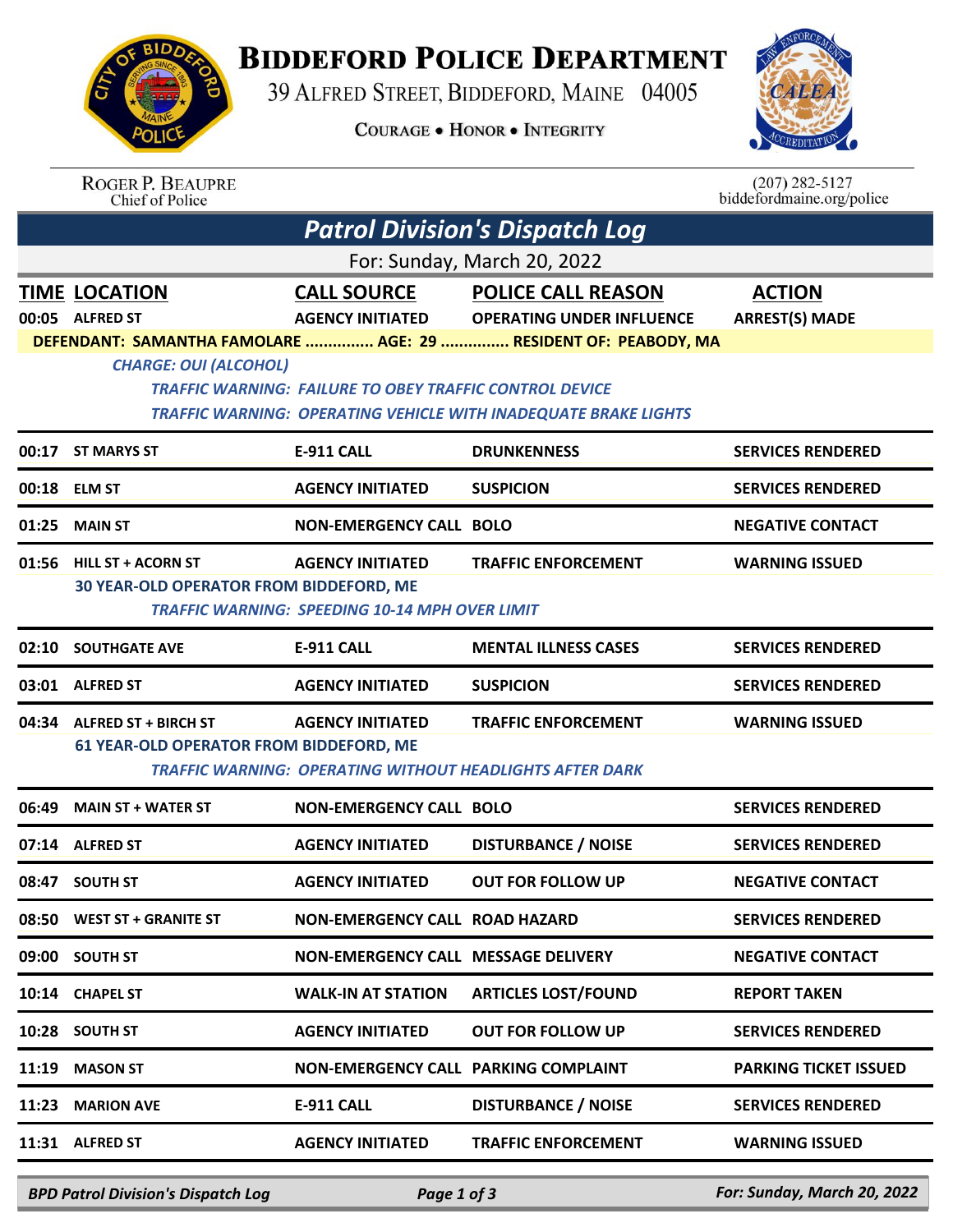| 11:48                                                                                                                          | <b>TIME LOCATION</b><br><b>GRAHAM ST</b>                                                          | <b>CALL SOURCE</b><br>NON-EMERGENCY CALL HARASSMENT                                     | <b>POLICE CALL REASON</b>                                                                                                                                          | <b>ACTION</b><br><b>SERVICES RENDERED</b> |  |  |
|--------------------------------------------------------------------------------------------------------------------------------|---------------------------------------------------------------------------------------------------|-----------------------------------------------------------------------------------------|--------------------------------------------------------------------------------------------------------------------------------------------------------------------|-------------------------------------------|--|--|
|                                                                                                                                | 11:56 OAK ST                                                                                      |                                                                                         | NON-EMERGENCY CALL BURGLARY OF A MOTOR VEHICLE                                                                                                                     | <b>REPORT TAKEN</b>                       |  |  |
|                                                                                                                                | 12:25 ELM ST                                                                                      | <b>WALK-IN AT STATION</b>                                                               | <b>ARTICLES LOST/FOUND</b>                                                                                                                                         | <b>REPORT TAKEN</b>                       |  |  |
| 12:29                                                                                                                          | <b>GRANITE ST</b>                                                                                 | <b>AGENCY INITIATED</b>                                                                 | <b>PAPERWORK</b>                                                                                                                                                   | <b>PAPERWORK NOT SERVED</b>               |  |  |
|                                                                                                                                | 12:45 SOUTH ST                                                                                    | <b>AGENCY INITIATED</b>                                                                 | <b>PAPERWORK</b>                                                                                                                                                   | <b>PAPERWORK NOT SERVED</b>               |  |  |
| 12:47                                                                                                                          | <b>DARTMOUTH ST</b>                                                                               | <b>E-911 CALL</b>                                                                       | <b>ASSAULT</b>                                                                                                                                                     | <b>REPORT TAKEN</b>                       |  |  |
| 13:49                                                                                                                          | <b>PARKVIEW CT</b>                                                                                | <b>E-911 CALL</b>                                                                       | <b>DISTURBANCE / NOISE</b>                                                                                                                                         | <b>REPORT TAKEN</b>                       |  |  |
|                                                                                                                                | 14:11 SOUTH ST                                                                                    | <b>NON-EMERGENCY CALL MISSING PERSON</b>                                                |                                                                                                                                                                    | <b>NO ACTION REQUIRED</b>                 |  |  |
|                                                                                                                                | 15:36 WENTWORTH ST + MASON ST                                                                     | <b>NON-EMERGENCY CALL PARKING COMPLAINT</b>                                             |                                                                                                                                                                    | <b>SERVICES RENDERED</b>                  |  |  |
|                                                                                                                                | 16:55 POOL ST + DECARY RD<br>21 YEAR-OLD OPERATOR FROM OAKLAND, ME                                | <b>AGENCY INITIATED</b><br><b>TRAFFIC CITATION: SPEEDING 15-19 MPH OVER LIMIT</b>       | <b>TRAFFIC ENFORCEMENT</b><br><b>TRAFFIC WARNING: FAILING TO PRODUCE EVIDENCE OF VEHICLE INSURANCE</b>                                                             | <b>VSAC ISSUED</b>                        |  |  |
|                                                                                                                                | 16:57 GREEN ST                                                                                    |                                                                                         | NON-EMERGENCY CALL FIREWORKS COMPLAINT                                                                                                                             | <b>SERVICES RENDERED</b>                  |  |  |
|                                                                                                                                | 17:05 CLEAVES ST                                                                                  |                                                                                         | NON-EMERGENCY CALL ARTICLES LOST/FOUND                                                                                                                             | <b>SERVICES RENDERED</b>                  |  |  |
|                                                                                                                                | 17:22 ALFRED ST                                                                                   | <b>AGENCY INITIATED</b>                                                                 | <b>OUT FOR FOLLOW UP</b>                                                                                                                                           | <b>SERVICES RENDERED</b>                  |  |  |
|                                                                                                                                | 17:31 ALFRED ST                                                                                   | <b>AGENCY INITIATED</b>                                                                 | <b>OUT FOR FOLLOW UP</b>                                                                                                                                           | <b>SERVICES RENDERED</b>                  |  |  |
|                                                                                                                                | 18:06 ALFRED ST<br>36 YEAR-OLD OPERATOR FROM BIDDEFORD, ME                                        | <b>AGENCY INITIATED</b>                                                                 | <b>TRAFFIC ENFORCEMENT</b><br>TRAFFIC WARNING: OPERATE VEHICLE W/O VALID INSPECTION CERTIFICATE<br>TRAFFIC WARNING: OPERATING VEHICLE WITH INADEQUATE BRAKE LIGHTS | <b>WARNING ISSUED</b>                     |  |  |
|                                                                                                                                | $19:16$ ELM ST + UNION ST<br><b>45 YEAR-OLD OPERATOR FROM BIDDEFORD, ME</b>                       | <b>AGENCY INITIATED</b><br><b>TRAFFIC WARNING: FAILING TO STOP AT STOP SIGN</b>         | <b>TRAFFIC ENFORCEMENT</b>                                                                                                                                         | <b>WARNING ISSUED</b>                     |  |  |
| 19:28                                                                                                                          | <b>PRECOURT ST + MOUNTAIN RD AGENCY INITIATED</b><br><b>18 YEAR-OLD OPERATOR FROM ARUNDEL, ME</b> | <b>TRAFFIC WARNING: OPERATING WITH INADEQUATE HEADLIGHTS</b>                            | <b>TRAFFIC ENFORCEMENT</b>                                                                                                                                         | <b>WARNING ISSUED</b>                     |  |  |
| 19:38                                                                                                                          | <b>MAIN ST</b>                                                                                    | <b>NON-EMERGENCY CALL SUSPICION</b>                                                     |                                                                                                                                                                    | <b>CIVIL COMPLAINT</b>                    |  |  |
|                                                                                                                                | 19:58 ALFRED ST + BARRA RD<br>59 YEAR-OLD OPERATOR FROM ROCHESTER, NH                             | <b>AGENCY INITIATED</b><br><b>TRAFFIC WARNING: OPERATING WITH INADEQUATE HEADLIGHTS</b> | <b>TRAFFIC ENFORCEMENT</b>                                                                                                                                         | <b>WARNING ISSUED</b>                     |  |  |
|                                                                                                                                | 20:19 WENTWORTH ST                                                                                | <b>NON-EMERGENCY CALL THEFT</b>                                                         |                                                                                                                                                                    | <b>SUMMONS ISSUED</b>                     |  |  |
| DEFENDANT: BRANDON LEE LASHLEY  AGE: 31  RESIDENT OF: BIDDEFORD, ME<br><b>CHARGE: THEFT BY UNAUTHORIZED TAKING OR TRANSFER</b> |                                                                                                   |                                                                                         |                                                                                                                                                                    |                                           |  |  |
|                                                                                                                                | 20:22 MIDDLE ST                                                                                   | <b>NON-EMERGENCY CALL THEFT</b>                                                         |                                                                                                                                                                    | <b>REPORT TAKEN</b>                       |  |  |
|                                                                                                                                | <b>BPD Patrol Division's Dispatch Log</b>                                                         | Page 2 of 3                                                                             |                                                                                                                                                                    | For: Sunday, March 20, 2022               |  |  |